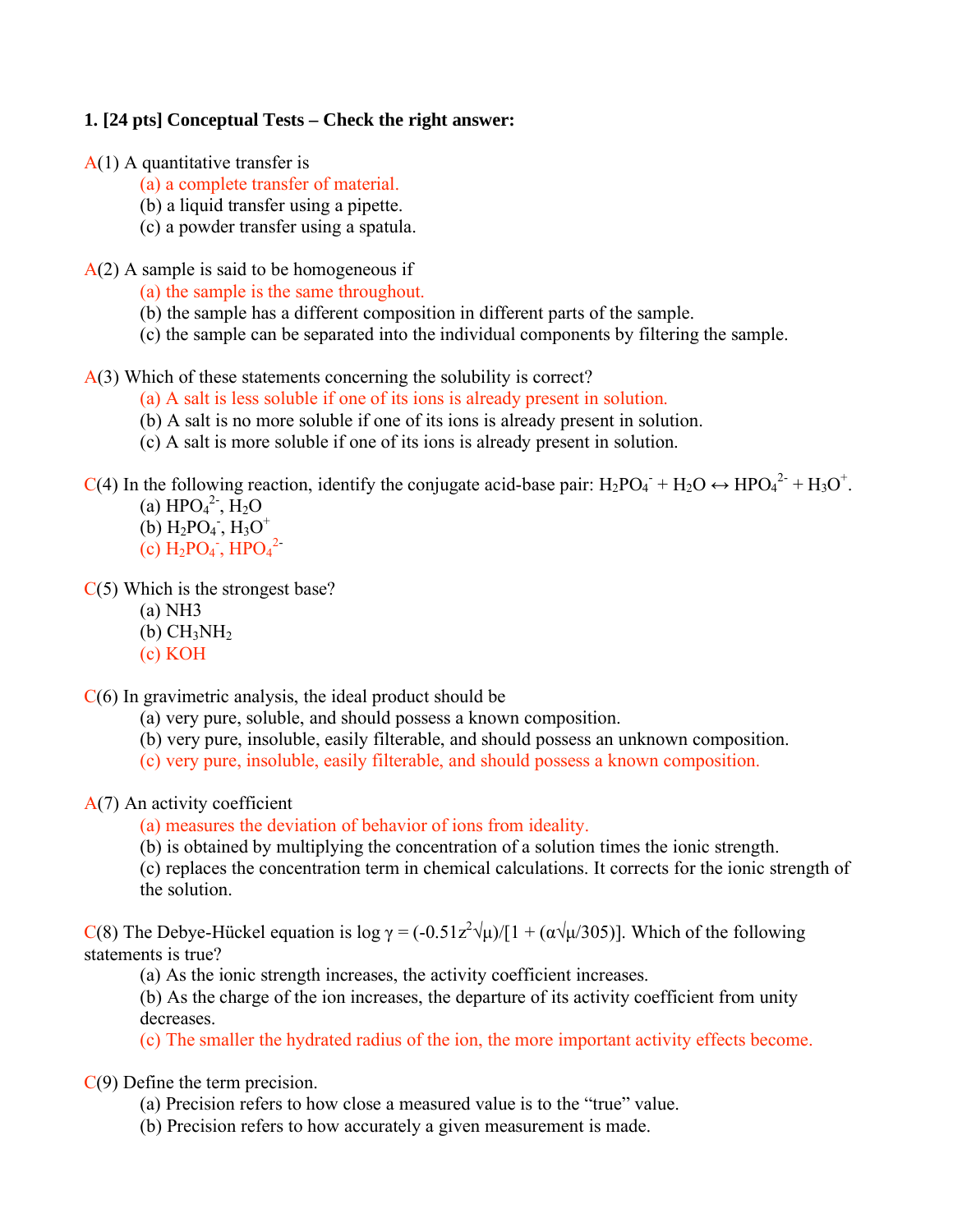#### CHEM 201-Fall 07 Exam 1

(c) Precision is a measure of the reproducibility of a result.

#### A(10) A systematic error

(a) can be discovered and corrected.

(b) arises from the limitations on the ability to make a physical measurement.

(c) is also known as an indeterminate error.

A(11) Which of the following in untrue regarding a blank solution?

(a) Solutions containing known concentrations of analyte are called blank solutions.

(b) A solution containing all of the reagents and solvents used in the analysis and no deliberately added analyte is called a blank solution.

(c) A blank solution measures the response of the analytical procedure to impurities or interfering species in the reagents.

 $C(12)$  Often the analyst will compare known quantities of analyte to unknown quantities of the material to be analyzed. This may be done in one of three ways: use calibration curves; use standard additions; or use internal standards. The method of standard additions would be used when

(a) the standard solutions and the unknown solution all have similar characteristics are unaffected by the other material in the sample.

(b) the quantity of sample analyzed or the instrument response varies from run to run.

(c) the sample composition is unknown or complex and affects the analytical signal.

### **2. [14 pts] Unit conversion**

(a) [6 pts] A solution was prepared by diluting 10.0 mL of 1.00 x  $10^{-3}$  molar solution of potassium dichromate ( $K_2Cr_2O_7$ ) to 100.0 mL. What is the concentration of potassium in the new solution in ppm?

Fw of  $K_2Cr_2O_7$ : 294.20

M1V1=M2V2  $\rightarrow$  So after dilution [K<sub>2</sub>Cr<sub>2</sub>O<sub>7</sub>]: 1.00×10<sup>-4</sup> M

[K] in ppm =  $[2 \times (1.00 \times 10^{-4}) \times 39.10 \times 10^{3}]$  mg / 1L = 7.82 ppm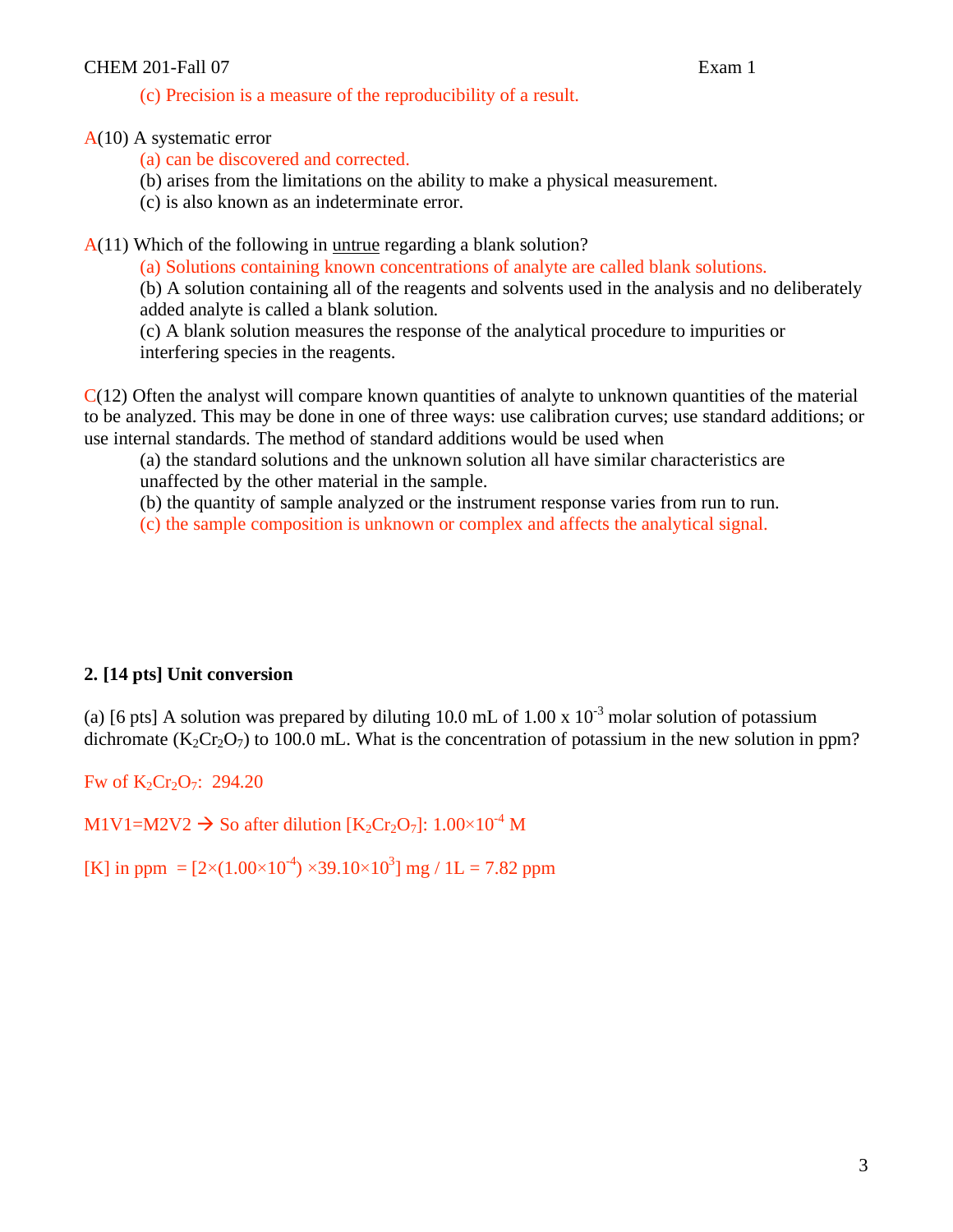## **CHEM 201-Fall 07**

## Exam 1

## (b)  $[Total 8 pts]$

[6 pts] When concentrated hydrochloric acid is sold to the chemist, the label normally lists the concentration of hydrochloric acid as a wt/wt percent and the density of the hydrochloric acid solution. If the solution is 36.0 % (wt/wt %) hydrochloric acid and has a density of 1.18 g/mL, calculate the molarity of concentrated hydrochloric acid (FW: 36.5).

 $\frac{369}{\frac{36.58}{1189}}$   $\times \frac{10^{3}L}{mL}$  =  $\frac{0.9863}{0.084746}$  = 11.64 M

[2 pts] How many milliliters of this concentrated hydrochloric acid are needed to make 1 liter 1M of HCl?

 $|mol/L \times |L = ||.64 mol/L \times X L$ 

 $x = 0.09L = 90mL$ 



## 3. [26 pts] Gravimetric analysis

(a) [12 pts] How many milliliters of 2.15 wt% alcoholic dimthylgly coxime (DMG) should be used to provide a 50% excess for reacting 0.998 4 g of steel containing 2.07 wt% Ni? (The density of the DMG solution is 0.790 g/mL.  $Ni^{2+} + 2DMG \rightarrow Ni(DMG)<sub>2</sub>+2H<sup>+</sup>$ )  $N_1$  58.69

 $DMG116.12$ 

 $N$ i:

 $0.99849x2.07% = 0.020667$ 

 $\frac{0.0206678}{58.699$ mol = 3.521×10<sup>-4</sup> mol

 $DMG$ 

 $2 \times 3.52$ |xio<sup>-4</sup> mol x (1+0.5) = 1.0563 x10<sup>-5</sup> mol

 $1.0563X10^{-3}$  mol  $\times$  11b.12g/mol = 0.1227 g  $0.12279$ <br> $0.0215$  $=5.705039$  $= 5.70<sub>59</sub> = 5.709$  $5.719$  $5.719$ <br>0.790 g/ml  $= 7.23$  mL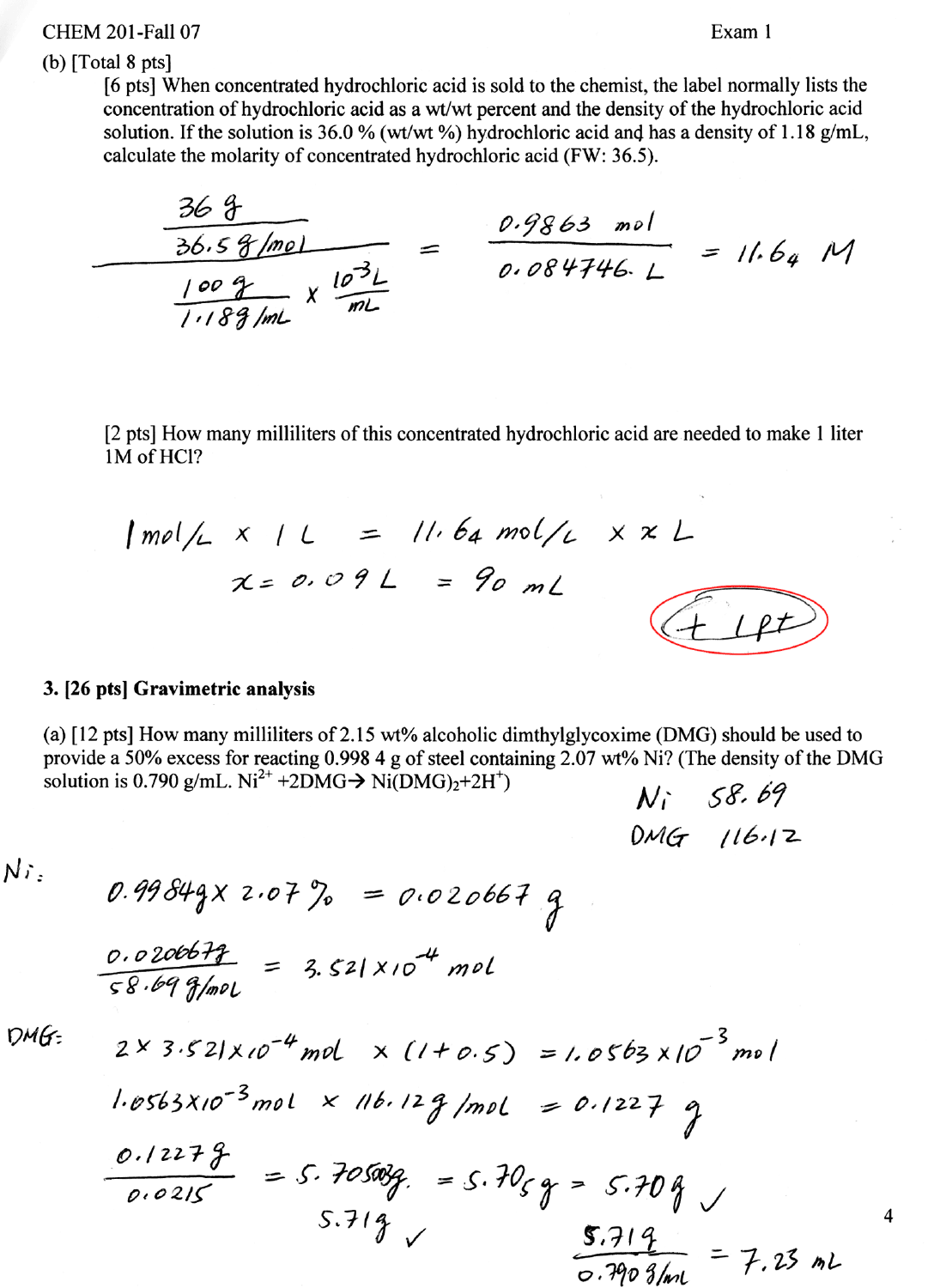**CHEM 201-Fall 07** 

### Exam 1

the contract of the contract of the contract of the contract of the contract of the contract of

(b) [14 pts] A mixture of mercurous chloride ( $Hg_2Cl_2$  FW 472.09) and mercurous bromide ( $Hg_2Br_2$  FW 560.99) weighs 2.00 g. The mixture is quantitatively reduced to mercury metal (Hg AW 200.59) which weighs 1.50 g. Calculate the % mercurous chloride (Hg<sub>2</sub>Cl<sub>2</sub>) and mercurous bromide (Hg<sub>2</sub> $\left(\frac{1}{2}\right)$ ) in the original mixture. the control of the control of the  $\bullet$ 

mol of Hg = 2x mol of Hg<sub>2</sub>th + 2x mol of Hg<sub>2</sub>g<sub>2</sub>  
\n
$$
\frac{1.50 g}{200.59 g/mol} = \frac{2x (23 \times x)}{472.09} + \frac{2x [2g(1-x)]}{560.99}
$$
\n
$$
x = 25.9, 70 (Hg2th) + 17, 6 Hg2Br2
$$
\n
$$
1.50 = \frac{2x 200.59 \times x}{472.09} + \frac{2x 200.59 (2-x)}{560.99}
$$

 $x = 0.57829$ 

### 4. [36 pts] Chemical equilibrium and ionic strength

(a) [Total 12 pts]  
\n[6 pts] What concentration of oxalate (C<sub>2</sub>O<sub>4</sub><sup>2</sup>) must be added to 0.010 M Ce<sup>3+</sup> to precipitate  
\n99.9% of Ce<sup>3+</sup>? (Ce<sub>2</sub>(C<sub>2</sub>O<sub>4</sub>)<sub>3</sub> Ksp = 3.0 x 10<sup>-29</sup>)  
\n
$$
Ce2(C2O4)3 \implies 2Ce3+ + 3C2O42- Ksp \implies ; . \rho \times \rho^{-29}
$$
\n
$$
Ksp = [Ce3+] 2[C2O42-] 3 = (0.010 Xq | 22)2 \times [C2O42-] 3 = 3.0 x 10-29
$$
\n
$$
[C2O42-] 3 = \frac{3.0 x 10-29}{1 x 10-29}\n
$$
[C2O42-] 3 = \frac{3.0 x 10-29}{1 x 10-29} = 3.0 x 10-19
$$
$$

[6 pts] If 0.010 M Ca<sup>2+</sup> is also in the solution, will Ca<sup>2+</sup> be precipitated at this point? (CaC<sub>2</sub>O<sub>4</sub> Ksp = 1.3 x 10<sup>-8</sup>; Ce<sub>2</sub>(C<sub>2</sub>O<sub>4</sub>)<sub>3</sub> Ksp = 3.0 x 10<sup>-29</sup>)

$$
(a(204) = (a^{2+} + 1.04^{2-} \text{Ksp} = 1.3810^{-8})
$$
  
Q = [a^{2+}] [(1.04^{2-}] = 0.010 \times 10^{2} \text{Kpc}^2] = 6.7 \times 10^{-7} \times 10^{-7} \times 10^{-7} \times 10^{-7} \times 10^{-7} \times 10^{-7} \times 10^{-7} \times 10^{-7} \times 10^{-7} \times 10^{-7} \times 10^{-7} \times 10^{-7} \times 10^{-7} \times 10^{-7} \times 10^{-7} \times 10^{-7} \times 10^{-7} \times 10^{-7} \times 10^{-7} \times 10^{-7} \times 10^{-7} \times 10^{-7} \times 10^{-7} \times 10^{-7} \times 10^{-7} \times 10^{-7} \times 10^{-7} \times 10^{-7} \times 10^{-7} \times 10^{-7} \times 10^{-7} \times 10^{-7} \times 10^{-7} \times 10^{-7} \times 10^{-7} \times 10^{-7} \times 10^{-7} \times 10^{-7} \times 10^{-7} \times 10^{-7} \times 10^{-7} \times 10^{-7} \times 10^{-7} \times 10^{-7} \times 10^{-7} \times 10^{-7} \times 10^{-7} \times 10^{-7} \times 10^{-7} \times 10^{-7} \times 10^{-7} \times 10^{-7} \times 10^{-7} \times 10^{-7} \times 10^{-7} \times 10^{-7} \times 10^{-7} \times 10^{-7} \times 10^{-7} \times 10^{-7} \times 10^{-7} \times 10^{-7} \times 10^{-7} \times 10^{-7} \times 10^{-7} \times 10^{-7} \times 10^{-7} \times 10^{-7} \times 10^{-7} \times 10^{-7} \times 10^{-7} \times 10^{-7} \times 10^{-7} \times 10^{-7} \times 10^{-7} \times 10^{-7} \times 10^{-7} \times 10^{-7} \times 10^{-7} \times 10^{-7} \times 10^{-7} \times 10^{-7} \times 10^{-7} \times 1

 $\mathcal{L} = \{1,2,3,4,5\}$ 

 $\mathcal{F}^{\mathcal{A}}_{\mathcal{A}}$  . The  $\mathcal{A}^{\mathcal{A}}_{\mathcal{A}}$ 

 $Ca^{2t}$  will not precipitate.

the contract of the contract of the contract